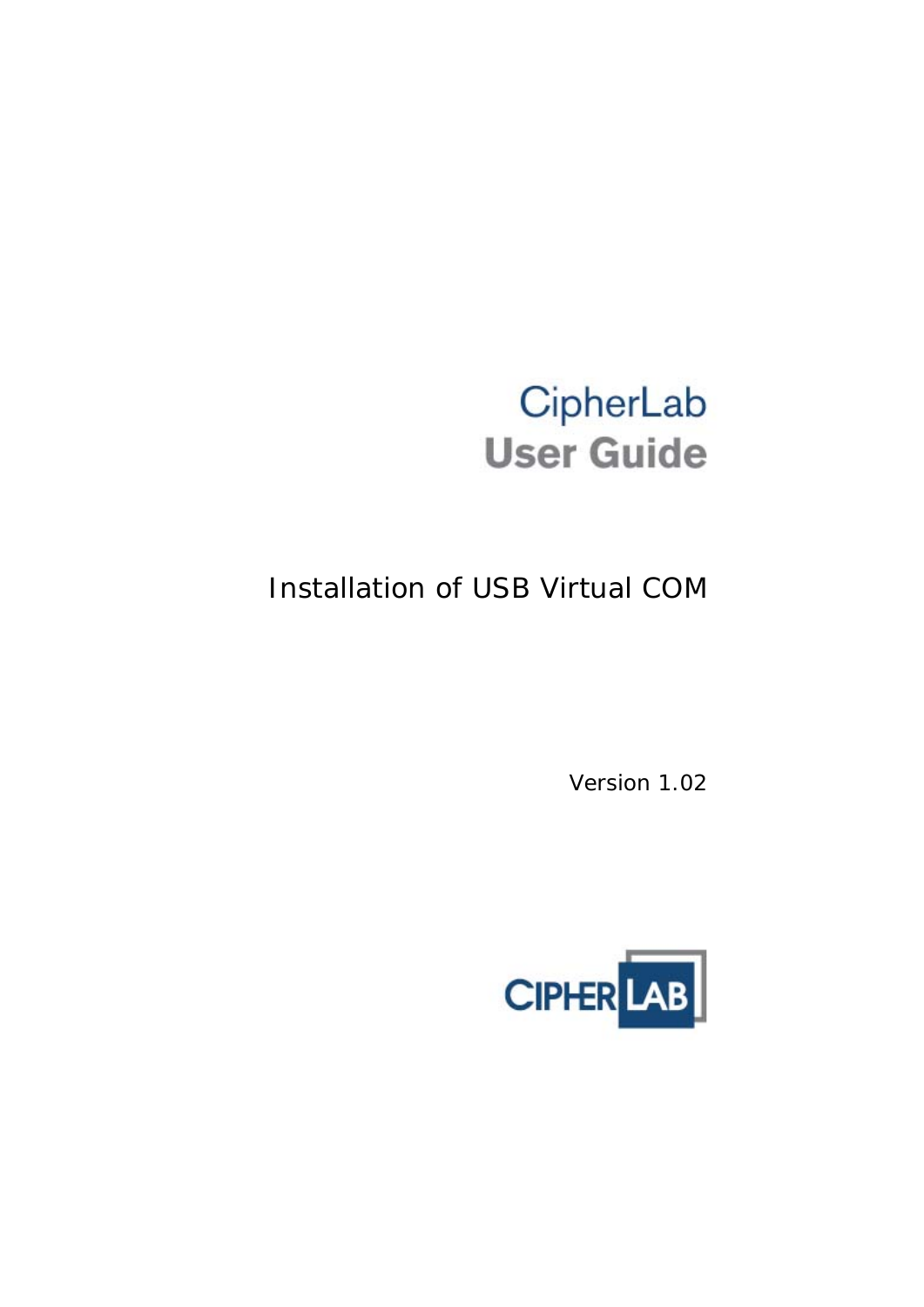## <span id="page-1-0"></span>RELEASE NOTES

| <b>Version</b> | Date                          | <b>Notes</b>                                                                 |
|----------------|-------------------------------|------------------------------------------------------------------------------|
| 1.02           |                               | May 13, 2014 Modified: Install USB Virtual COM Drivers – files on CD updated |
| 1.01           |                               | Dec. 10, 2009 Supports driver for Windows 7                                  |
| 1.00           | Apr. 09, 2009 Initial release |                                                                              |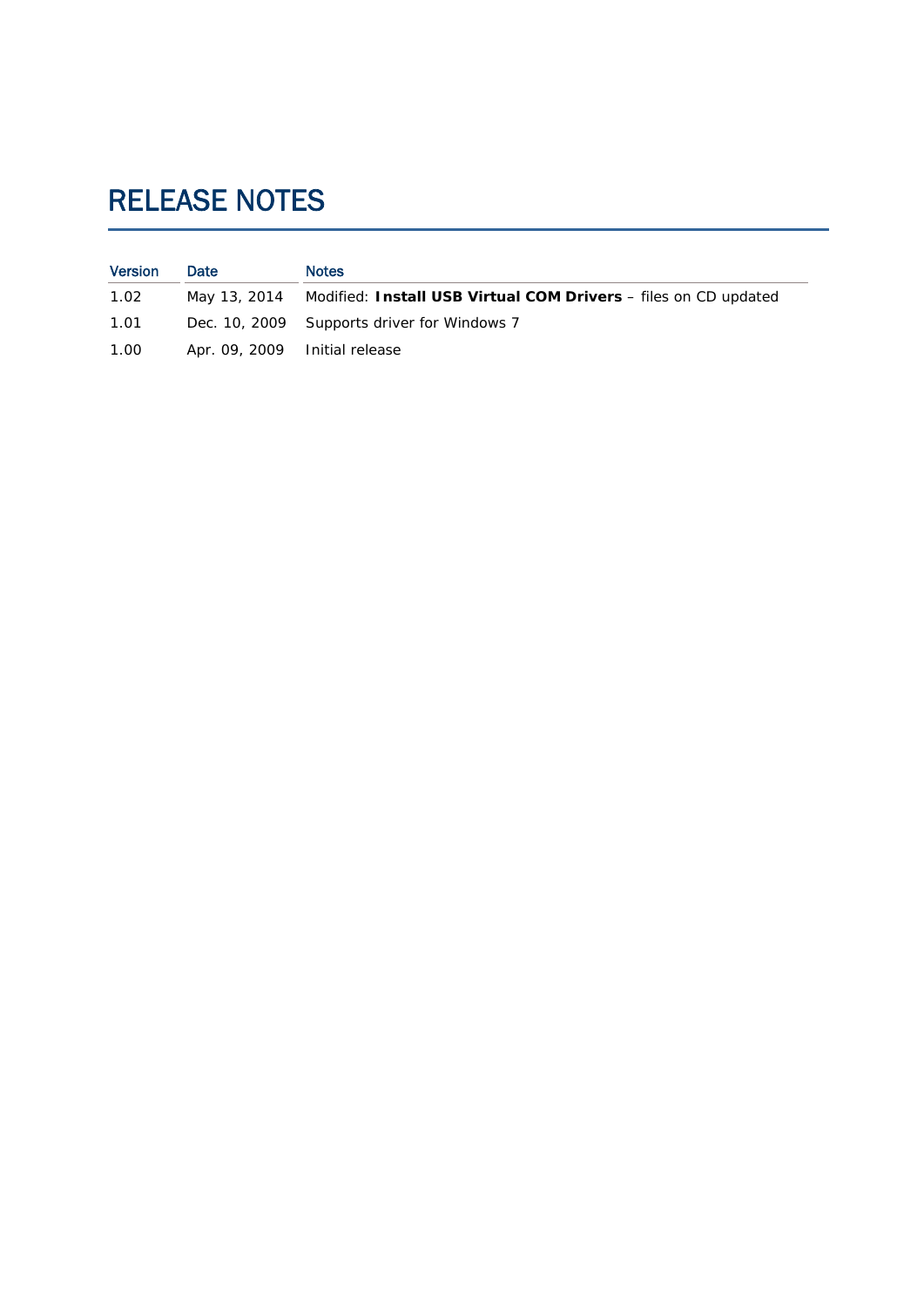### **CONTENTS**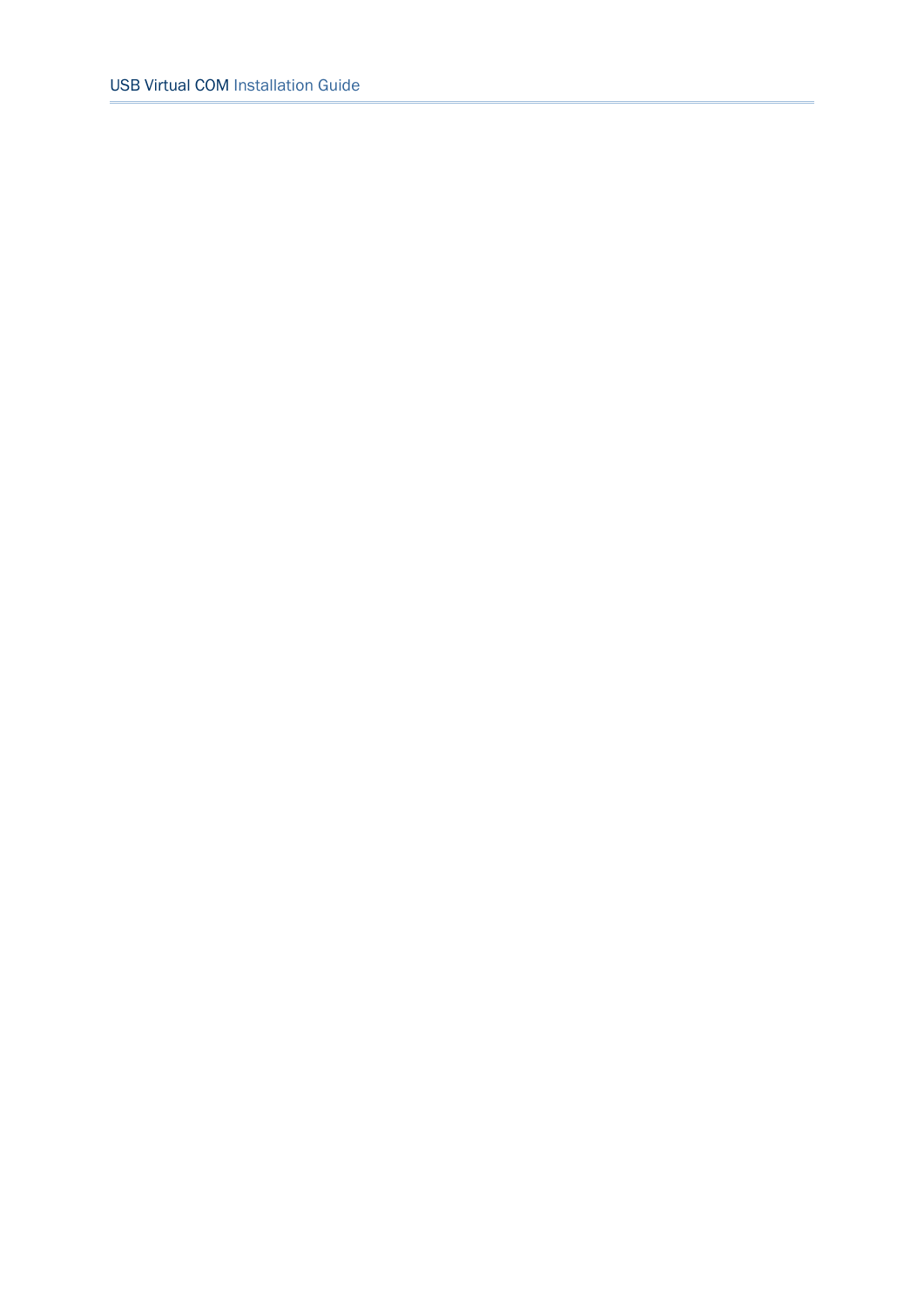### <span id="page-4-0"></span>INSTALLING USB VIRTUAL COM DRIVERS

If you are using USB Virtual COM for the first time, you must install its driver first. Driver version 5.3 or later is required.

#### INSTALL USB VIRTUAL COM DRIVERS

1) Run the appropriate setup file included on the CD-ROM:

| File Name                    | <b>Operating System</b>           |
|------------------------------|-----------------------------------|
| CP210x_VCP_Win2K_XP_S2K3.exe | Windows 2000/XP/2003 Server/Vista |
| CP210x_VCPInstaller_x86.exe  | Windows 8/Windows 7 (32-bit)      |
| CP210x_VCPInstaller_x64.exe  | Windows 8/Windows 7 (64-bit)      |

Note: Driver for Windows 98se is not included in the driver package. Please contact our sales representative for drivers.

The InstallShield Wizard will guide you through how to install drivers for Windows. The screenshots below are the example of installing the Windows 2000/XP/2003 Server/Vista driver.

Be aware that if there is an existing setup file installed on your computer, you will see the following dialog box. Click [Cancel] to exit setup.

| <b>Silicon Laboratories CP210x VCP Drivers for Windows 2000/XP/2003 Server/</b>                                                                                                         |  |
|-----------------------------------------------------------------------------------------------------------------------------------------------------------------------------------------|--|
| <b>Existing Installed Instances Detected</b><br>Select the appropriate application instance to update.                                                                                  |  |
| Setup has detected one or more instances of this application already installed on your system. You<br>can maintain or update an existing instance or install a completely new instance. |  |
| ◯ Install a new instance of this application.                                                                                                                                           |  |
| Maintain or update the instance of this application selected below:                                                                                                                     |  |
| Display Name<br>Inst<br>Silicon Laboratories CP210x VCP Drivers for Windows 2000/XP/2003 Server/Vista - c:\!                                                                            |  |
|                                                                                                                                                                                         |  |
| InstallShield<br>Next<br>Cancel<br>< Back                                                                                                                                               |  |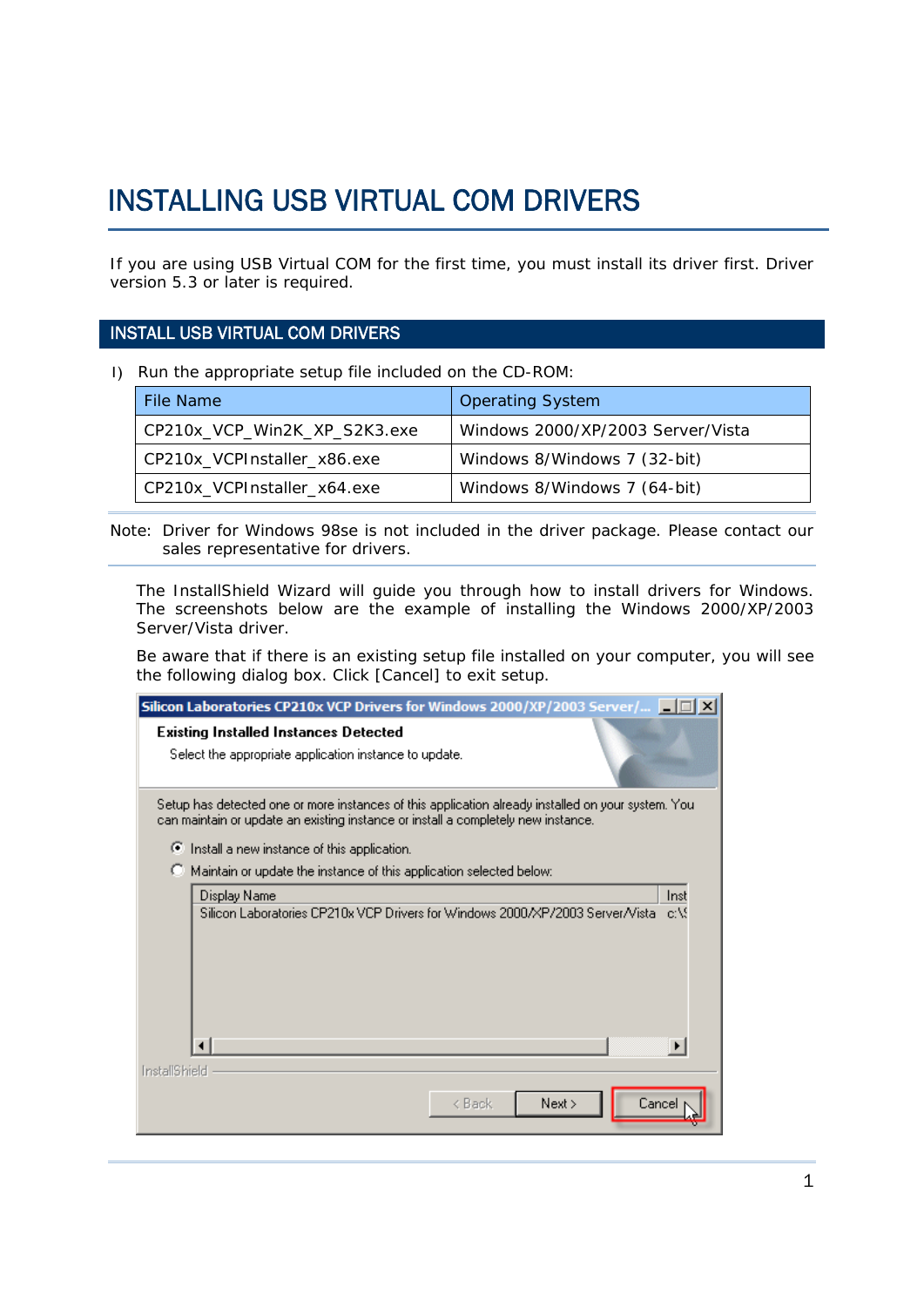#### Click [Yes] to cancel the setup.

| <b>Exit Setup</b>                          |    |  |
|--------------------------------------------|----|--|
| Are you sure you want to cancel the setup? |    |  |
| Yes                                        | Nο |  |
|                                            |    |  |

Refer to [Check Existing Driver Version](#page-10-0) and find out if the driver version is 5.3 or later.

2) Click [Next] to continue.

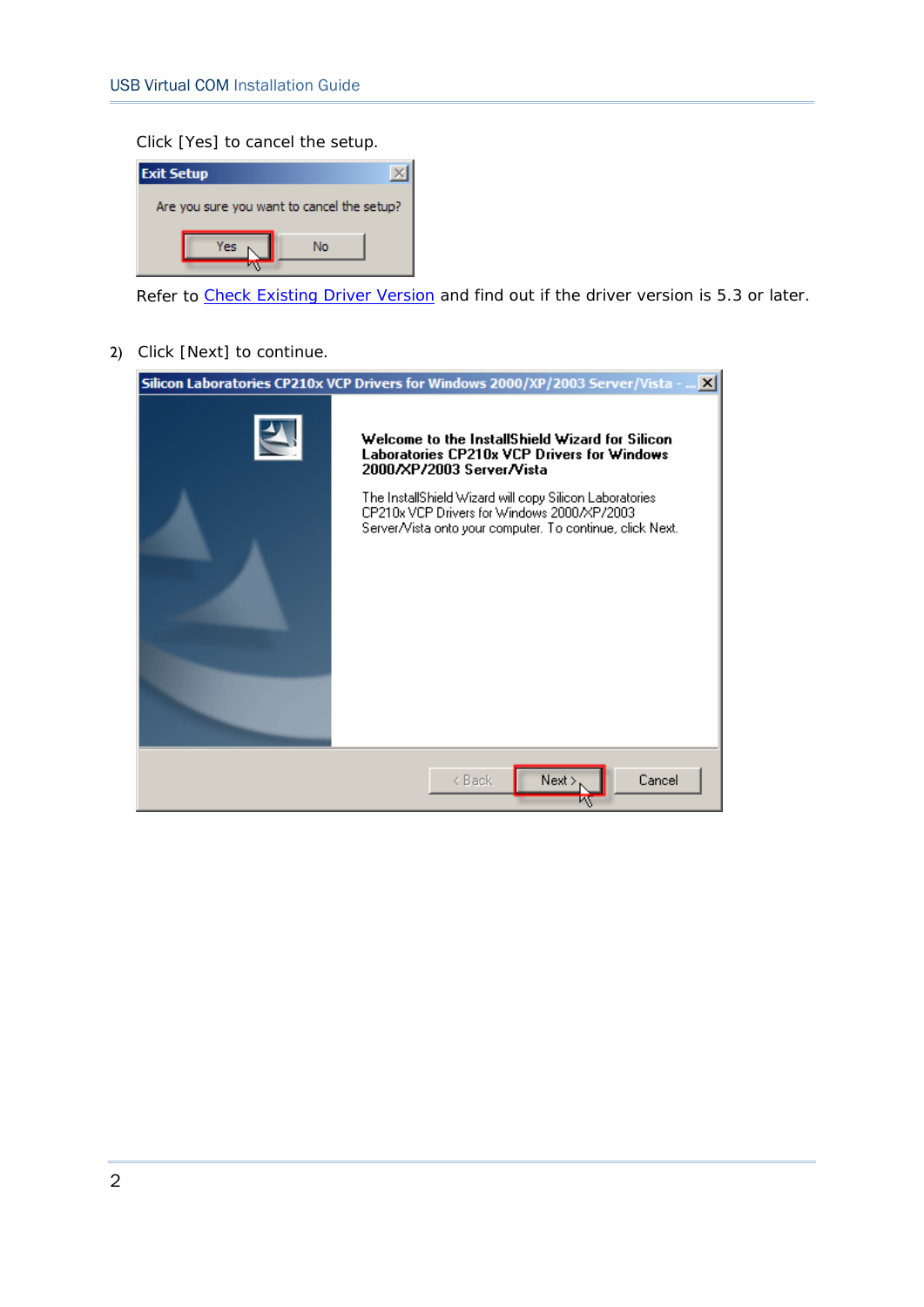3) Read the License Agreement and select to accept the terms. Click [Next] to continue.

| Silicon Laboratories CP210x VCP Drivers for Windows 2000/XP/2003 Server/Vista -    X                                                                                                                                                                                                                                                                                                                                                                                                                                                                                         |  |
|------------------------------------------------------------------------------------------------------------------------------------------------------------------------------------------------------------------------------------------------------------------------------------------------------------------------------------------------------------------------------------------------------------------------------------------------------------------------------------------------------------------------------------------------------------------------------|--|
| License Agreement<br>Please read the following license agreement carefully.                                                                                                                                                                                                                                                                                                                                                                                                                                                                                                  |  |
| END-USER LICENSE AGREEMENT<br>IIMPORTANT: READ CAREFULLY<br>BEFORE AGREEING TO TERMS<br>SILICON LABORATORIES INC., SILICON LABORATORIES INTERNATIONAL PTE.<br>LTD., AND THEIR AFFILIATES (COLLECTIVELY, "SILICON LABS") HAVE<br>DEVELOPED CERTAIN MATERIALS (E.G., DEVELOPMENT TOOLS, EXAMPLE CODE,<br>EMBEDDABLE CODE, DLLs, SOFTWARE/COMPUTER PROGRAMS AND OTHER<br>THIRD PARTY PROPRIETARY MATERIAL) ("LICENSED MATERIALS") THAT YOU<br>MAY USE IN CONJUNCTION WITH SILICON LABS' MCU PRODUCTS.  ANY USE OF<br>THE LICENSED MATERIALS IS SHBJECT TO THIS END-HSER LICENSE |  |
| I accept the terms of the license agreement<br>Print<br>$\bigcirc$ I do not accept the terms of the license agreement                                                                                                                                                                                                                                                                                                                                                                                                                                                        |  |
| InstallShield<br>Next ><br>Cancel<br>< Back                                                                                                                                                                                                                                                                                                                                                                                                                                                                                                                                  |  |

4) If you wish to change the destination location, click [Browse…] on the right. Otherwise, click [Next] to continue.

| <b>Silicon Laboratories CP210x VCP Drivers for Windows 2000/XP/2003 Server/Vista - </b> X                                                                                                                                        |
|----------------------------------------------------------------------------------------------------------------------------------------------------------------------------------------------------------------------------------|
| <b>Choose Destination Location</b><br>Select folder where setup will install files.                                                                                                                                              |
| Setup will install Silicon Laboratories CP210x VCP Drivers for Windows 2000/XP/2003<br>Server/Vista in the following folder.<br>To install to this folder, click Next. To install to a different folder, click Browse and select |
| another folder.                                                                                                                                                                                                                  |
| <b>Destination Folder</b><br>Browse<br>c:\SiLabs\MCU                                                                                                                                                                             |
|                                                                                                                                                                                                                                  |
| <b>InstallShield</b><br>Next > 1<br>Cancel<br>< Back                                                                                                                                                                             |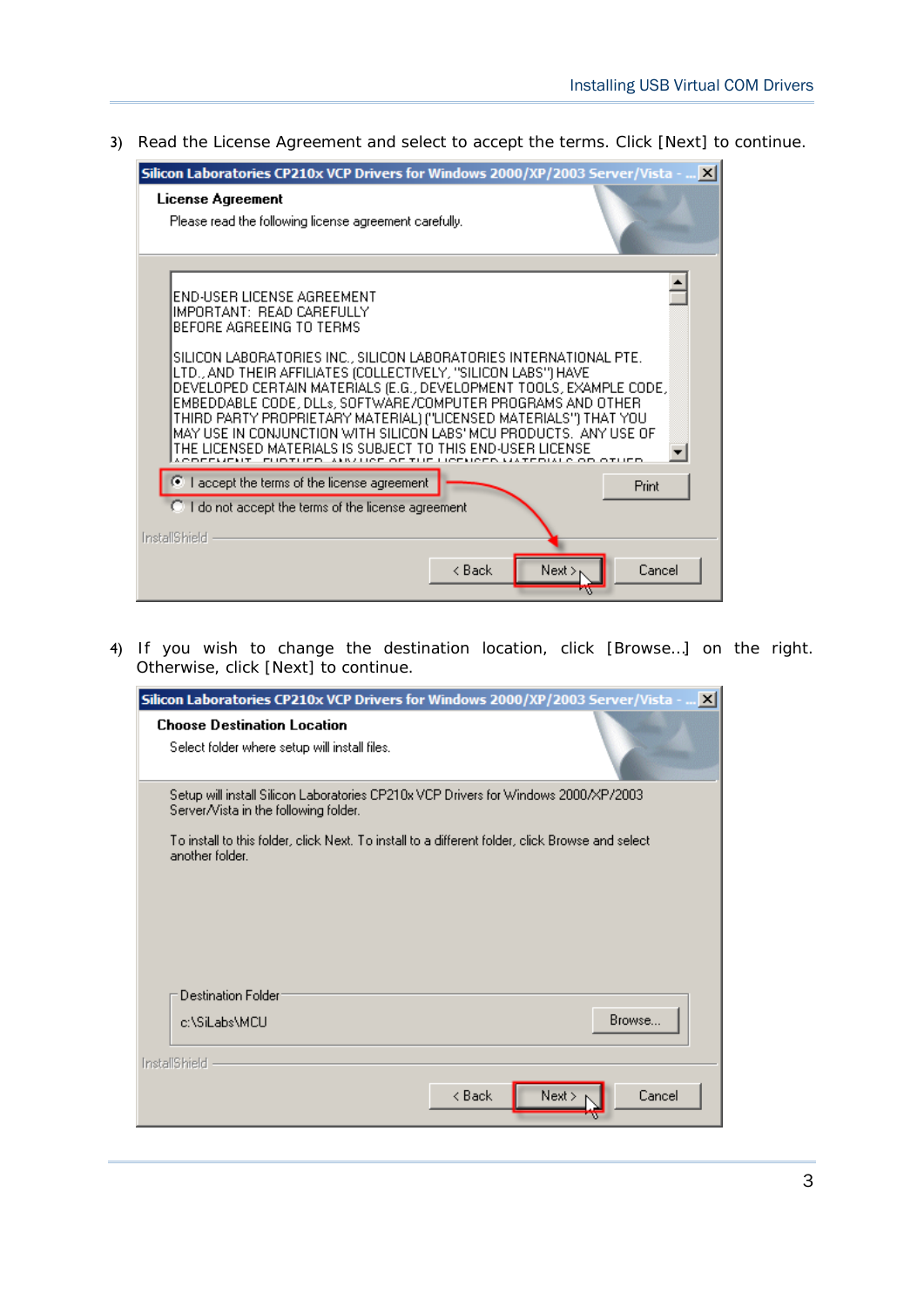5) Click [Install] to begin the installation.

| Silicon Laboratories CP210x VCP Drivers for Windows 2000/XP/2003 Server/Vista -<br><u>. x </u>                     |  |
|--------------------------------------------------------------------------------------------------------------------|--|
| Ready to Install the Program<br>The wizard is ready to begin installation.                                         |  |
| Click Install to begin the installation.                                                                           |  |
| If you want to review or change any of your installation settings, click Back. Click Cancel to exit<br>the wizard. |  |
|                                                                                                                    |  |
|                                                                                                                    |  |
|                                                                                                                    |  |
|                                                                                                                    |  |
|                                                                                                                    |  |
|                                                                                                                    |  |
| InstallShield                                                                                                      |  |
| Cancel<br>Install<br>< Back                                                                                        |  |

6) Wait for several seconds while installing drivers (= copying files to your hard drive).

| Silicon Laboratories CP210x VCP Drivers for Windows 2000/XP/2003 Server/Vista -  X                                      |                |
|-------------------------------------------------------------------------------------------------------------------------|----------------|
| <b>Setup Status</b>                                                                                                     |                |
| The InstallShield Wizard is installing Silicon Laboratories CP210x VCP Drivers for Windows<br>2000/XP/2003 Server/Vista |                |
| Installing                                                                                                              |                |
|                                                                                                                         |                |
|                                                                                                                         |                |
| <b>InstallShield</b>                                                                                                    | <br>Cancel<br> |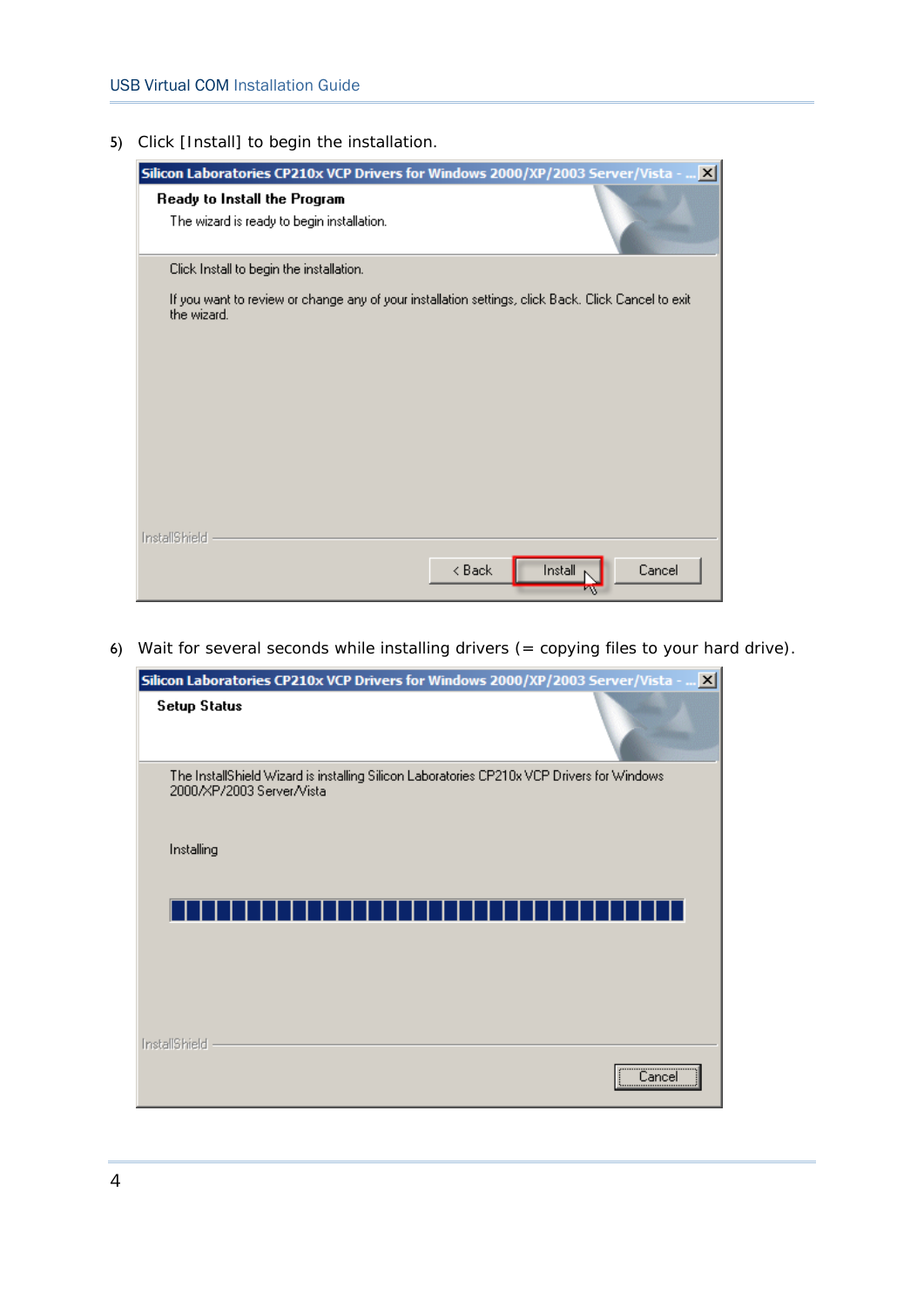7) Click [Launch the CP210x VCP Driver Installer] to install drivers or update an existing driver. Click [Finish] to complete the setup. Otherwise, you can run the installer later from the default install directory.

| Silicon Laboratories CP210x VCP Drivers for Windows 2000/XP/2003 Server/Vista - Ins |                                                                                                                                                                                                                                                                                    |  |
|-------------------------------------------------------------------------------------|------------------------------------------------------------------------------------------------------------------------------------------------------------------------------------------------------------------------------------------------------------------------------------|--|
|                                                                                     | InstallShield Wizard Complete                                                                                                                                                                                                                                                      |  |
|                                                                                     | The InstallShield Wizard has successfully copied the Silicon.<br>Laboratories CP210x VCP Drivers for Windows 2000/XP/2003<br>Server/Vista to your hard drive. The driver installer listed below<br>should be executed in order to install drivers or update an<br>existing driver. |  |
|                                                                                     | □ Launch the CP210x VCP Driver Installer.                                                                                                                                                                                                                                          |  |
|                                                                                     | Click Finish to complete the Silicon Laboratories CP210x VCP.<br>Drivers for Windows 2000/XP/2003 Server/Vista setup.                                                                                                                                                              |  |
|                                                                                     |                                                                                                                                                                                                                                                                                    |  |
|                                                                                     | Finish<br>< Back<br>Cancel                                                                                                                                                                                                                                                         |  |

8) It will install "CP210x USB to UART Bridge Driver" now.

If you wish to change the destination location, click [Change Install Location…]. Otherwise, click [Install] to continue.

| Silicon Laboratories CP210x USB to UART Bridge Driver Installer        | × |
|------------------------------------------------------------------------|---|
| Silicon Laboratories<br>Silicon Laboratories CP210x USB to UART Bridge |   |
| <b>Installation Location:</b><br>Driver Version 5.4                    |   |
| C:\Program Files\Silabs\MCU\CP210x\                                    |   |
| Change Install Location<br><b>Install</b><br>Cancel                    |   |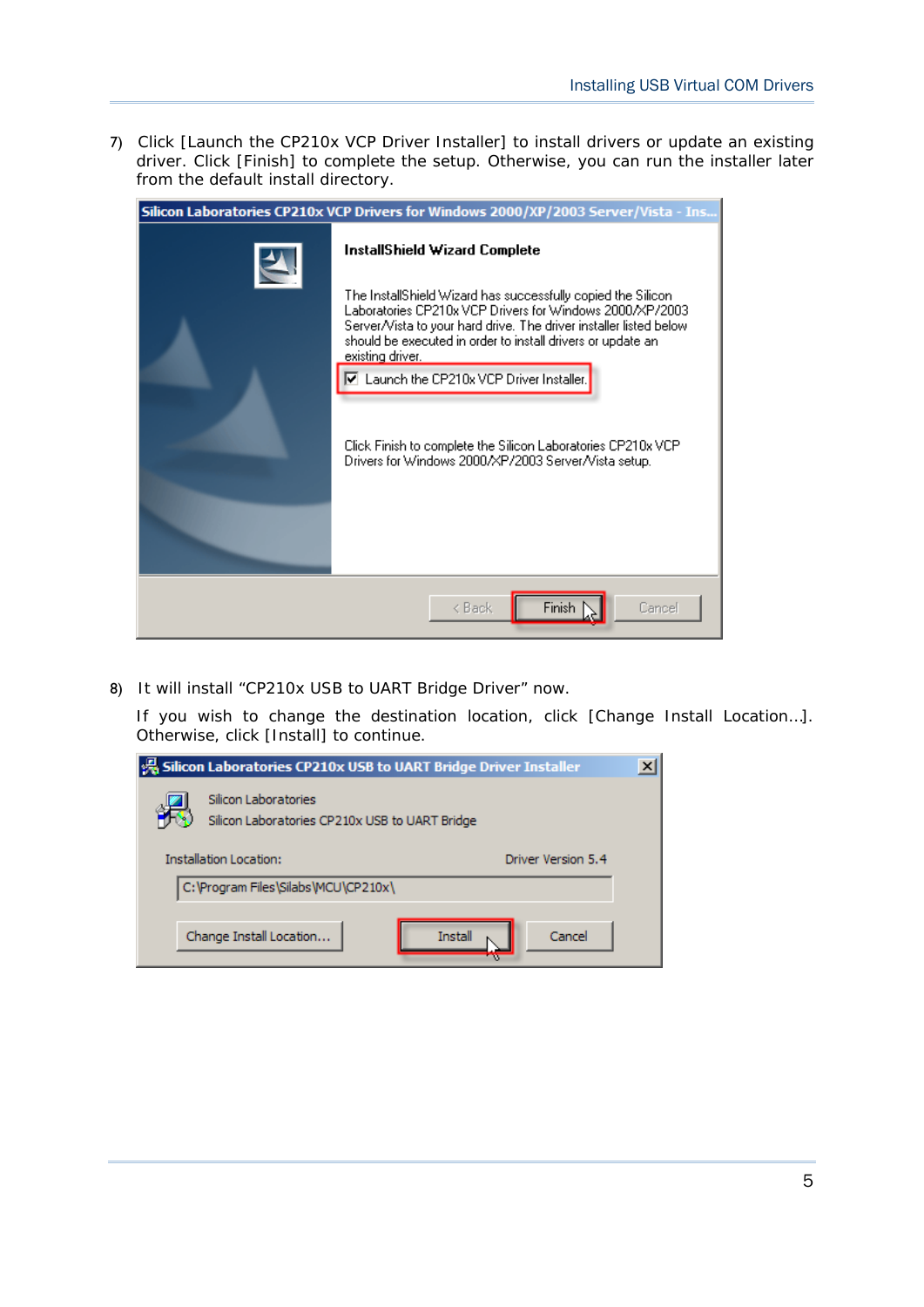9) Wait for several seconds while installing the drivers. Click [OK] to exit the wizard.

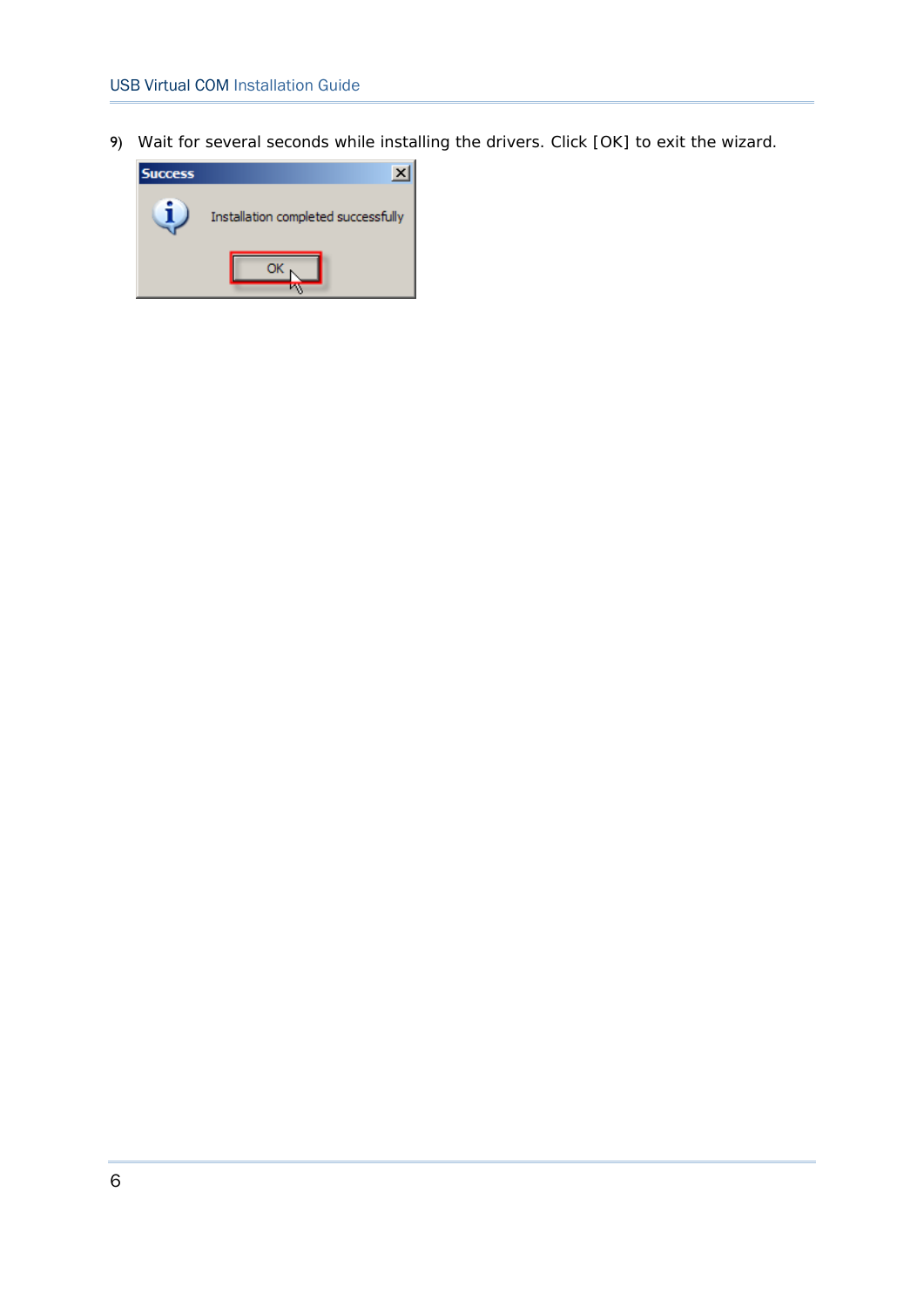### <span id="page-10-0"></span>CHECK EXISTING DRIVER VERSION

Go to **Start | Control Panel | Add or Remove Programs**. If you have installed the driver before, it will be on the program list.

|                       | Add or Remove Programs                                                                              | $ \Box$ $\times$   |
|-----------------------|-----------------------------------------------------------------------------------------------------|--------------------|
|                       | Currently installed programs:<br>Sort by: Name<br>Show updates                                      |                    |
| Change or<br>Remove   | Silicon Laboratories CP210x USB to UART Bridge (Driver Removal)                                     |                    |
| Programs              | To change this program or remove it from your computer, click Change/Remove.                        | Change/Remove      |
| Add New               | Silicon Laboratories CP210x VCP Drivers for Windows 2000/XP/2003<br><b>Size</b><br>Server/Vista     | 2.86MB             |
| Programs              | $C = -TL$<br>$\vert x \vert$<br>X Silicon Laboratories CP210x USB to UART Bridge Driver Uninstaller | 19,80MB            |
|                       | $\mathbf{D}$ s<br>Silicon Laboratories                                                              | 0.16MB             |
| Add/Remove<br>Windows | G<br>Silicon Laboratories CP210x USB to UART Bridge<br>ev                                           | 14.48MB<br>31.08MB |
| Components            | Driver Version 5.4<br>Installation Location:                                                        |                    |
|                       | C:\Program Files\Silabs\MCU\CP210x\                                                                 |                    |
|                       | Uninstall<br>Cancel                                                                                 |                    |
|                       |                                                                                                     |                    |

Note: If the existing driver is older than version 5.3, please follow [Remove Existing](#page-11-0) [Setup File & Driver.](#page-11-0)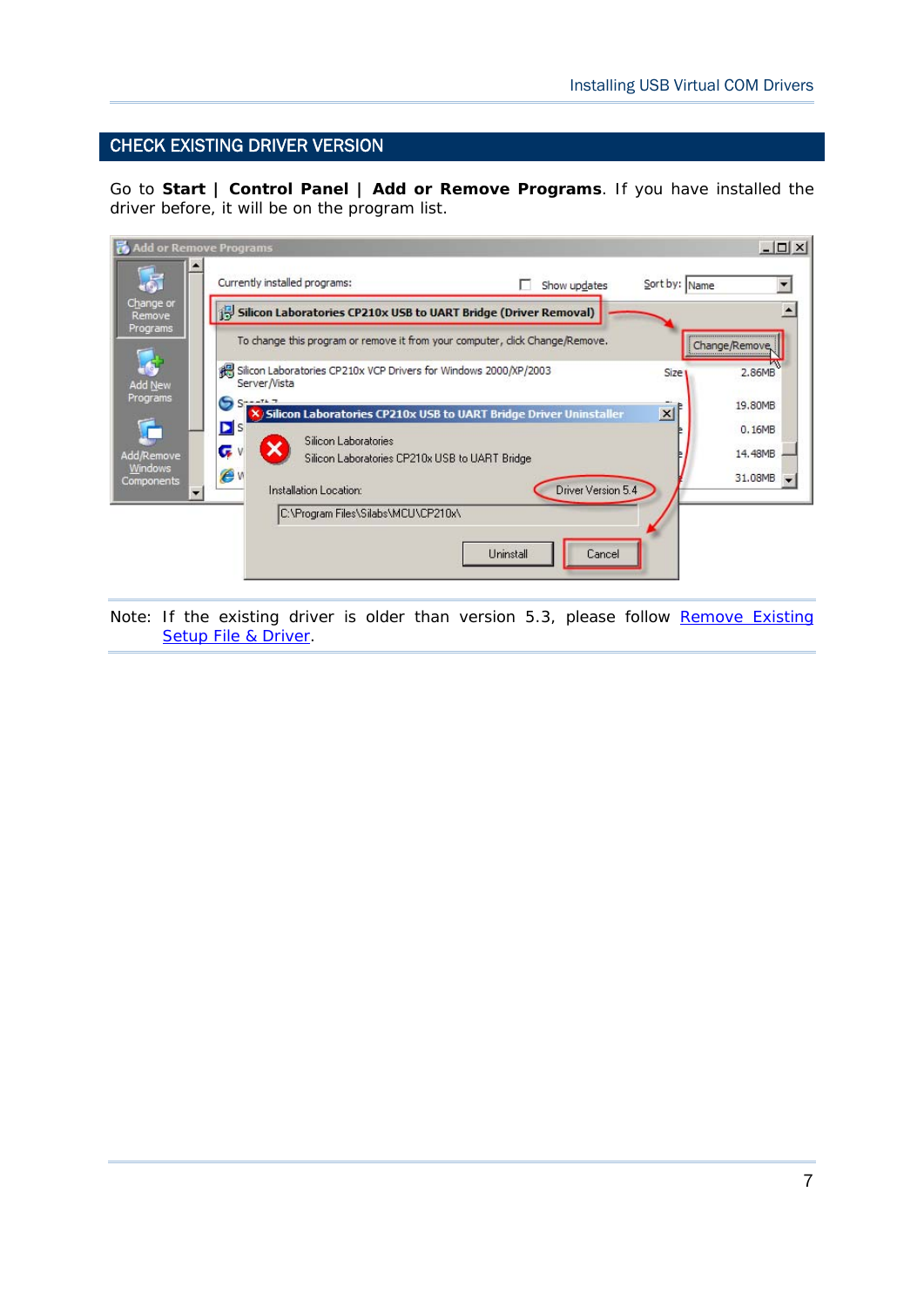### <span id="page-11-0"></span>REMOVE EXISTING SETUP FILE & DRIVERS

### FIRST, REMOVE SETUP FILE

- 1) Select the setup file.
- 2) Click [Remove] to remove the setup file.

| Add or Remove Programs                     |                                                                                                    |                        | $\Box$ o $\Box$    |
|--------------------------------------------|----------------------------------------------------------------------------------------------------|------------------------|--------------------|
| F                                          | Currently installed programs:<br>Show updates                                                      | Sort by: Name          |                    |
| Change or<br>Remove                        | Ħ<br>MSXML 6.0 Parser (KB933579)                                                                   | <b>Size</b>            | 1.31MB             |
| Programs                                   | <b>Com</b> Remote Display Control                                                                  | Size                   | 0.08MB             |
|                                            | Sentinel System Driver                                                                             |                        |                    |
| <b>Add New</b>                             | Silicon Laboratories CP210x USB to UART Bridge (Driver Removal)                                    |                        |                    |
| Programs                                   | $\frac{100}{100}$ Silicon Laboratories CP210x VCP Drivers for Windows 2000/XP/2003<br>Server/Vista | <b>Size</b>            | 2.86MB             |
|                                            | Click here for support information.                                                                |                        | Used occasionally  |
| Add/Remove<br><b>Windows</b><br>Components | To change this program or remove it from your computer, dick Change or Remove.                     | Last Used On<br>Change | 4/5,2009<br>Remove |
|                                            |                                                                                                    |                        |                    |

3) Wait for several seconds while uninstalling the setup file. Click [Yes].

| <b>Silicon Laboratories CP210x VCP Drivers for Windows 2000/XP/2003 Server/Vista - InstallShield Wizard</b> |  |
|-------------------------------------------------------------------------------------------------------------|--|
| Do you want to completely remove the selected application and all of its features?                          |  |
| Yes<br>No                                                                                                   |  |

4) Click [OK].

| <b>Silicon Laboratories CP210x VCP Drivers for Windows 2000/XP/2003 Server/Vista - InstallShield Wizard</b> |                                                                                                                                                                                                                                                             |  |  |  |
|-------------------------------------------------------------------------------------------------------------|-------------------------------------------------------------------------------------------------------------------------------------------------------------------------------------------------------------------------------------------------------------|--|--|--|
|                                                                                                             | The CP210x Driver Setup Files were removed successfully.<br>To uninstall the CP210x Driver itself open Control Panel<br>and select Add or Remove Programs. Then, choose to remove<br>the "Silicon Laboratories CP210x USB to UART Bridge (Driver Removal)". |  |  |  |
|                                                                                                             |                                                                                                                                                                                                                                                             |  |  |  |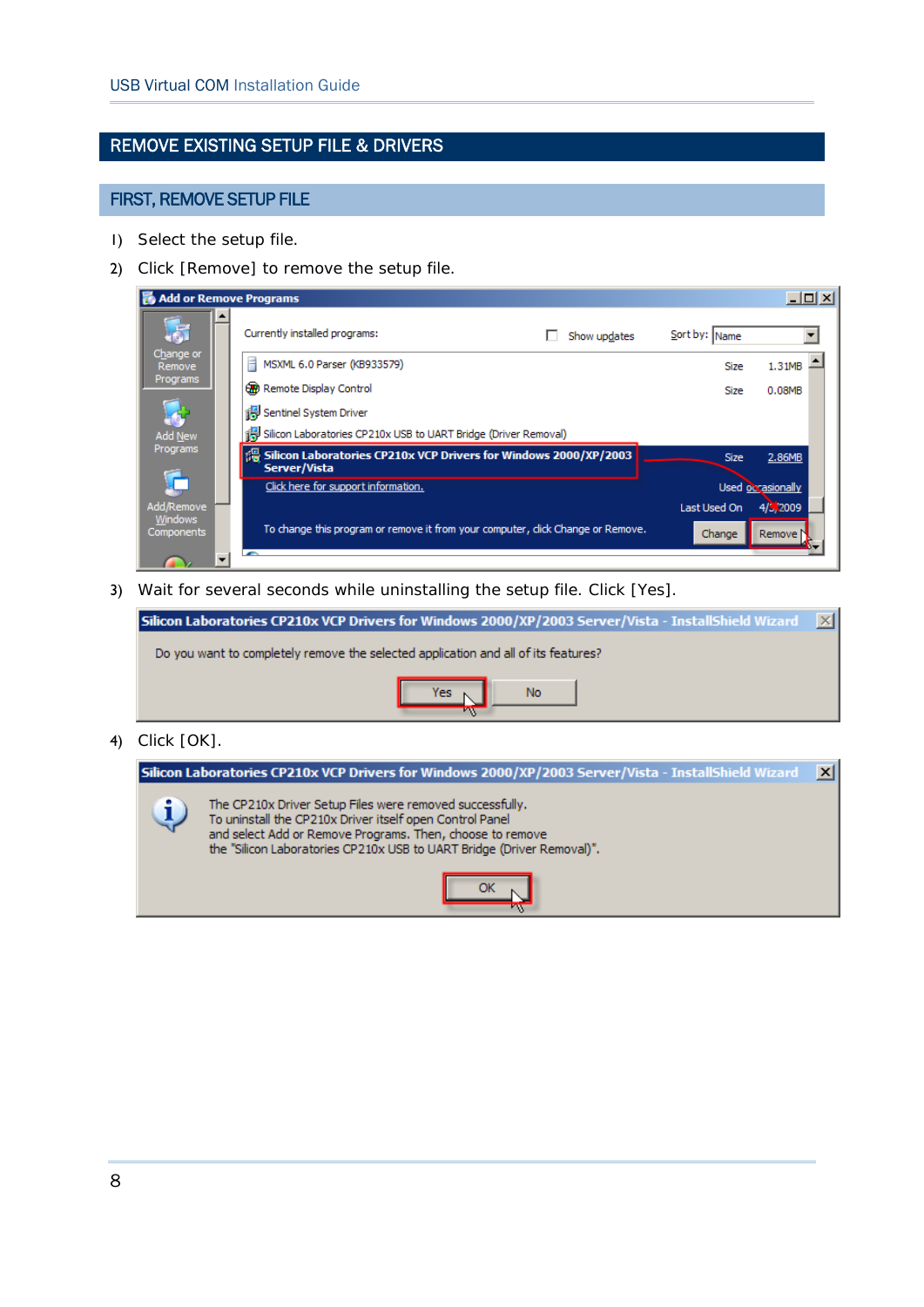<span id="page-12-0"></span>5) Click [Finish].



#### SECONDLY, REMOVE DRIVERS

- 6) Select the driver.
- 7) Click [Change/Remove] to remove the drivers.

| Add or Remove Programs |                          |                                                                              |               | $\Box$ o $\Box$ |
|------------------------|--------------------------|------------------------------------------------------------------------------|---------------|-----------------|
| 看                      |                          | Currently installed programs:<br>Show updates                                | Sort by: Name |                 |
| Change or<br>Remove    |                          | Ħ<br>MSXML 6.0 Parser (KB933579)                                             | <b>Size</b>   | 1.31MB          |
| Programs               |                          | Remote Display Control                                                       | Size          | 0.08MB          |
|                        |                          | Sentinel System Driver                                                       |               |                 |
| <b>Add New</b>         |                          | fig. Silicon Laboratories CP210x USB to UART Bridge (Driver Removal)         |               |                 |
| Programs               |                          | To change this program or remove it from your computer, click Change/Remove. |               | Change/Remove.  |
|                        |                          | s<br>SnagIt 7                                                                | <b>Size</b>   | 19.80MB         |
| Add/Remove<br>Windows  |                          | SoundMAX<br>D                                                                | Size          | 0.16MB          |
| Components             |                          | <b>G</b> VGA Utility                                                         | Size          | 14.48MB         |
|                        | $\overline{\phantom{a}}$ |                                                                              |               |                 |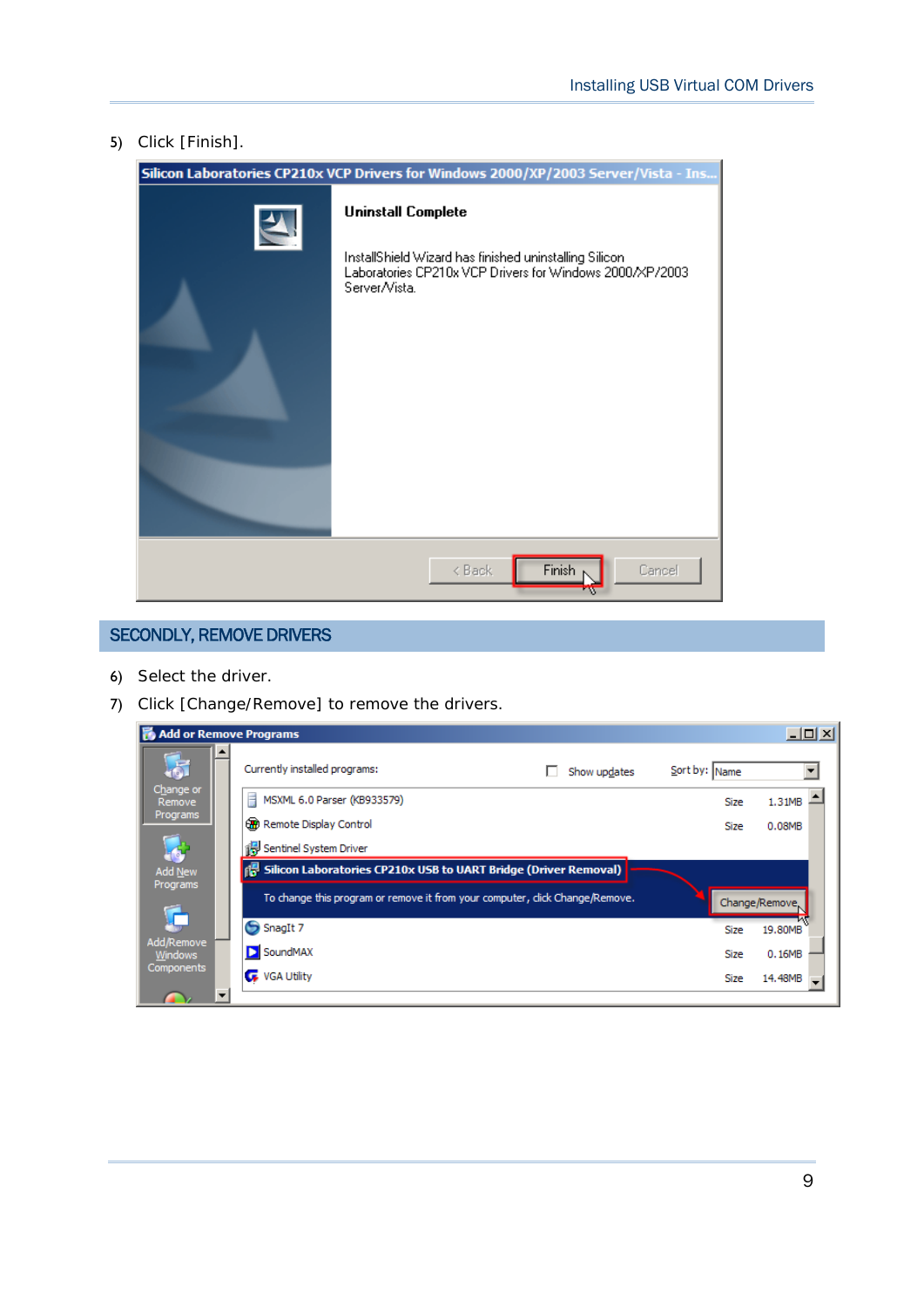8) Click [Uninstall].

| Silicon Laboratories CP210x USB to UART Bridge Driver Uninstaller      |  |
|------------------------------------------------------------------------|--|
| Silicon Laboratories<br>Silicon Laboratories CP210x USB to UART Bridge |  |
| Installation Location:<br>Driver Version 5.1                           |  |
| C:\Program Files\Silabs\MCU\CP210x\                                    |  |
| Uninstall<br>Cancel                                                    |  |

9) Click [Yes] to restart your computer.

|  | X Silicon Laboratories CP210x USB to UART Bridge Driver Uninstaller                                                   |  |
|--|-----------------------------------------------------------------------------------------------------------------------|--|
|  | <b>System Settings Change</b>                                                                                         |  |
|  | You must restart your computer before the new settings will take effect.<br>Do you want to restart your computer now? |  |
|  | <b>No</b><br>Yes<br>Uninstall<br>cancel                                                                               |  |

Note: You must restart your computer before the new settings take effect.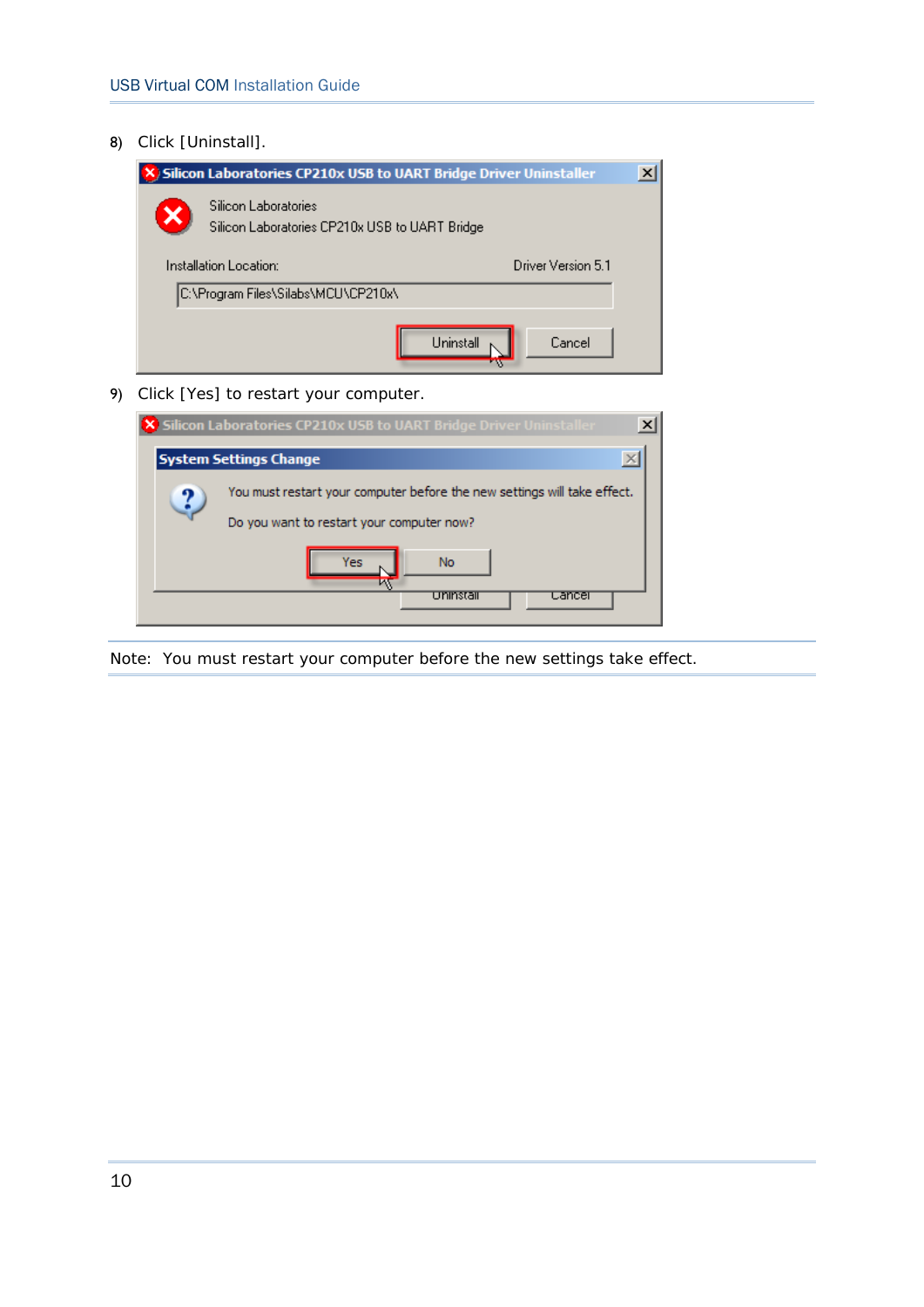### <span id="page-14-0"></span>USING USB VIRTUAL COM

### CONNECT YOUR USB DEVICE

- 1) After having successfully installed the driver to your system, connect your USB device to PC.
- 2) Click [Continue Anyway] to confirm the hardware installation.

| <b>Hardware Installation</b> |                                                                                                                                                                                                                                                                                                                                                                                                                                                                                                                                                       |  |
|------------------------------|-------------------------------------------------------------------------------------------------------------------------------------------------------------------------------------------------------------------------------------------------------------------------------------------------------------------------------------------------------------------------------------------------------------------------------------------------------------------------------------------------------------------------------------------------------|--|
|                              | The software you are installing for this hardware:<br>Silicon Labs CP210x USB to UART Bridge<br>has not passed Windows Logo testing to verify its compatibility<br>with Windows XP. (Tell me why this testing is important.)<br>Continuing your installation of this software may impair<br>or destabilize the correct operation of your system<br>either immediately or in the future. Microsoft strongly<br>recommends that you stop this installation now and<br>contact the hardware vendor for software that has<br>passed Windows Logo testing. |  |
|                              | <b>STOP</b> Installation<br>Continue Anyway.                                                                                                                                                                                                                                                                                                                                                                                                                                                                                                          |  |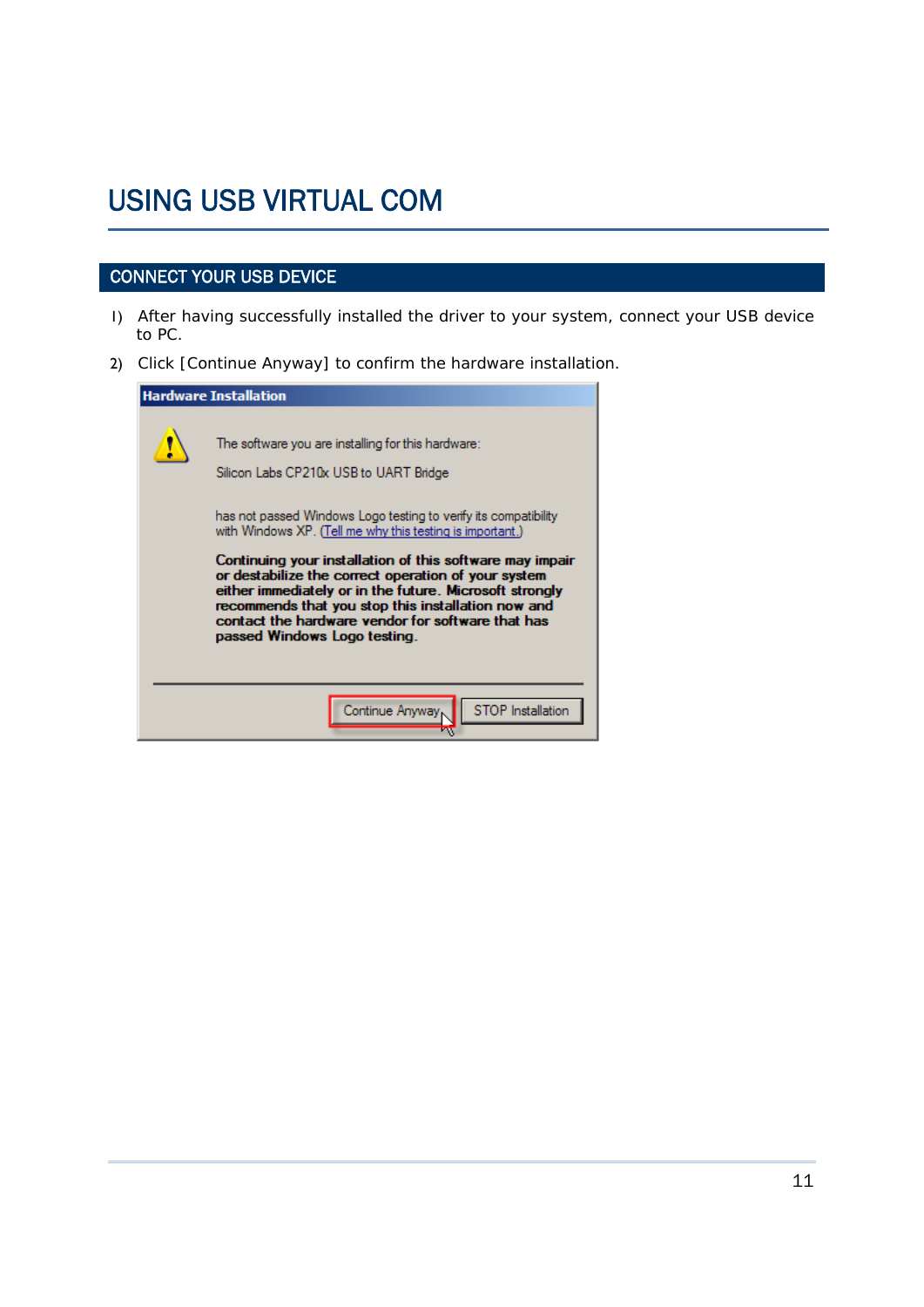3) Click [Finish].

| <b>Found New Hardware Wizard</b> |                                                      |  |
|----------------------------------|------------------------------------------------------|--|
|                                  | Completing the Found New Hardware Wizard             |  |
|                                  | The wizard has finished installing the software for: |  |
|                                  | Silicon Labs CP210x USB to UART Bridge               |  |
|                                  | Click Finish to close the wizard.                    |  |
|                                  | Finish<br>Cancel<br>< Back                           |  |

4) The system recognizes the new hardware. A few seconds later, another message is displayed to inform you that your device is ready for use.

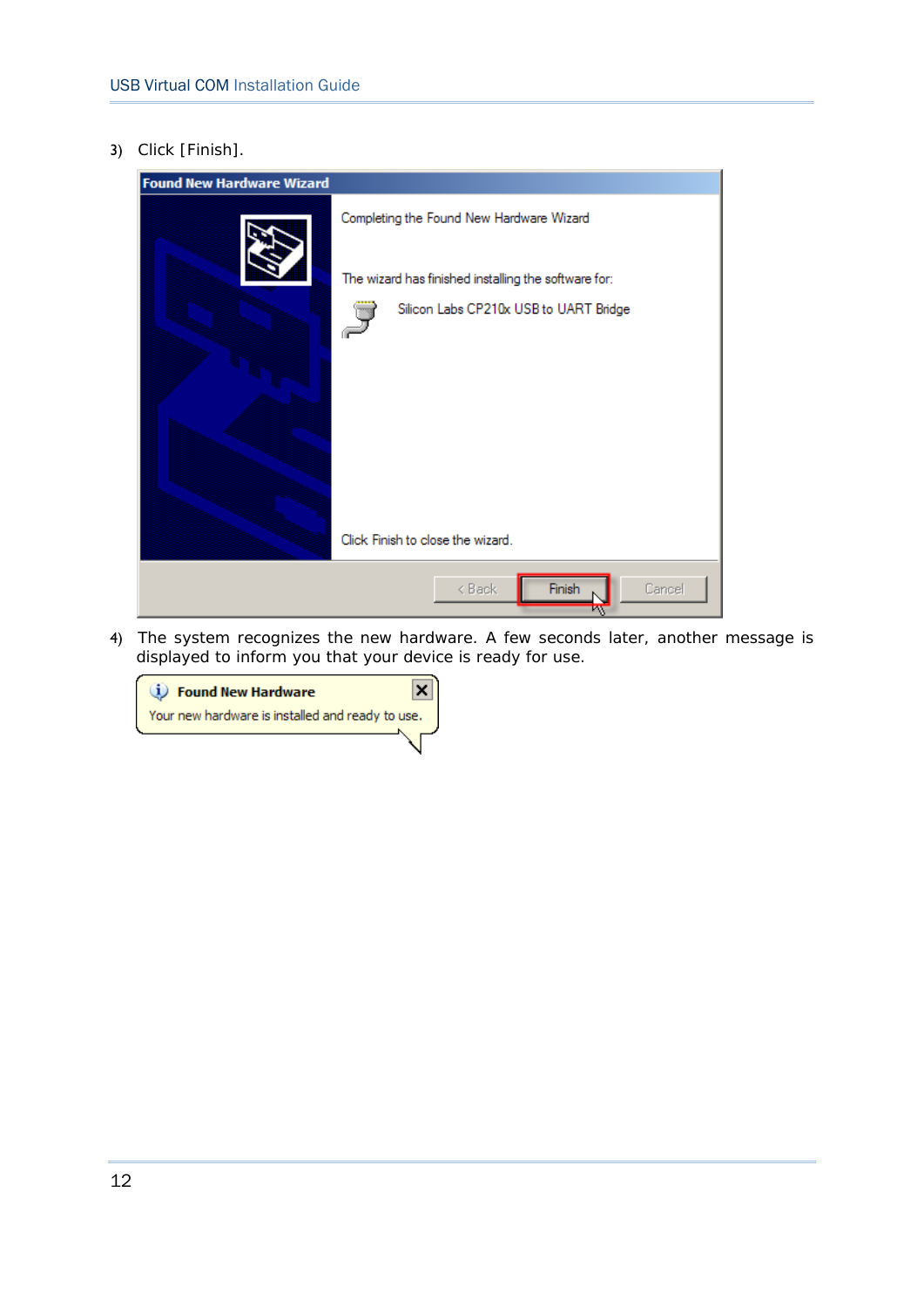#### <span id="page-16-0"></span>FIND OUT AVAILABLE COM PORTS

To find out which COM port is assigned to your USB device:

- 1) Go to **Start | Control Panel | System**.
- 2) Click on the Hardware tab.
- 3) Click [Device Manager].